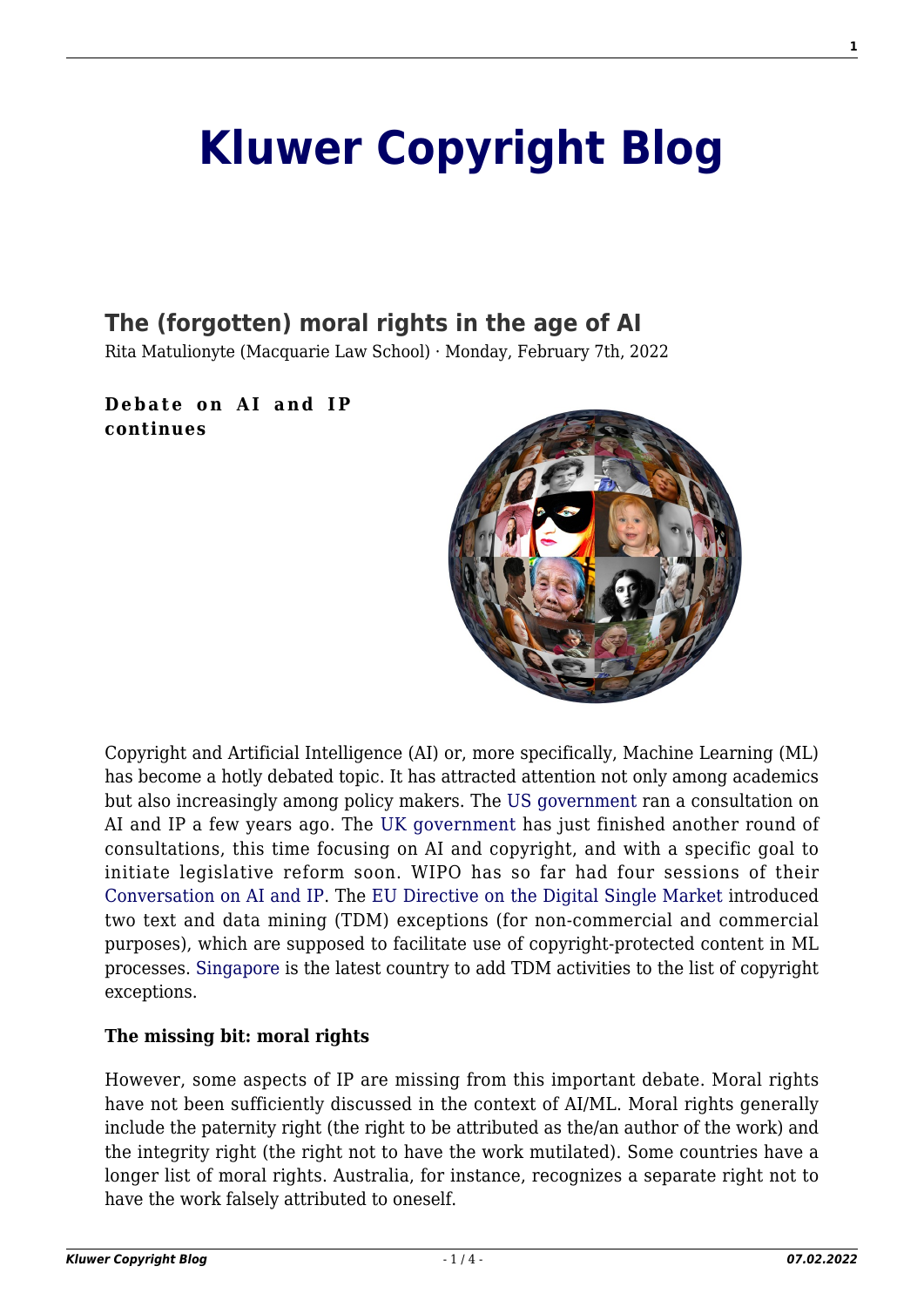While there has been significant discussion on whether the use of works in the ML context would infringe *economic* rights of authors and how this could affect AI markets (see my previous post [here\)](http://copyrightblog.kluweriplaw.com/2020/06/01/australian-copyright-law-is-inhibiting-the-development-of-ai-what-options-does-the-australian-government-have/), the potential infringement of moral rights has barely been discussed. [The Max Planck Institute Position Paper on AI and IP](https://www.ip.mpg.de/fileadmin/ipmpg/content/stellungnahmen/MPI_PositionPaper__SSRN_21-10.pdf) mentions moral rights as a potential problem that requires further investigation.

Indeed, if your work was used as a part of a training data set in a ML project and your name was not indicated, could you claim an infringement of your right of attribution? What if your work was used in an ML project which you strongly oppose?

Let's imagine that you took a photo of your friend and put it on Facebook. It was scraped by an AI developer and used to develop a face recognition technology, the notorious [Clearview AI.](https://www.euronews.com/2021/12/16/facial-recognition-clearview-ai-breaks-eu-data-privacy-rules-says-french-watchdog) Clearview AI enables surveillance of places; and you strongly oppose any public surveillance technologies. Let's imagine that police used Clearview AI technology to monitor illegal COVID-related protests and this led to the arrest of some of the protesters, one of whom happens to be your friend whose picture you uploaded on Facebook.

Could you claim an infringement of your moral rights? In particular, could you claim an infringement of a right of integrity, arguing that the photo was used in an unacceptable context that prejudices your honour and/or reputation?

#### **Moral rights and AI under Australian law**

In my recent [paper,](http://ssrn.com/abstract=4016001.) I analyze whether the use of works in a ML context could violate the moral rights of authors under Australian copyright law. The [Australian Copyright](http://www5.austlii.edu.au/au/legis/cth/consol_act/ca1968133/) [Act 1968](http://www5.austlii.edu.au/au/legis/cth/consol_act/ca1968133/) provides for three rights: a right of attribution, a right not to be falsely attributed and the right of integrity. The last prevents any alternation, mutilation or distortion of works or any other use of works that is prejudicial to an author's honour or reputation. The Act also provides a few defenses for moral rights infringement, the most important of which is a 'reasonable use' defense.

In my paper I find that the use of a work in a ML context could quite easily trigger the right of attribution and, possibly, the right of integrity. If we follow the example above, the lack of attribution is obvious. What about the right of integrity? Claiming prejudice to reputation would be difficult, since such use is unlikely to have affected the author's reputation among members of the public. However, if 'honour' is construed broadly, as has been done by the [Federal Court of Australia](https://jade.io/j/?a=outline&id=726856) in the '[Love is in the air' case,](http://copyrightblog.kluweriplaw.com/2020/08/06/love-is-in-the-air-case-a-missed-opportunity-to-enforce-moral-rights-in-australia/) the author could possibly argue that the use was prejudicial to their sense of honour.

The main obstacle in enforcing moral rights in this case would be the 'reasonable use' defense. It is very likely that, taking into considerations all the relevant factors (especially the purpose and kind of use), the courts are likely to find that such use of a work in a ML context was 'reasonable use' and therefore that no infringement of moral rights can be found.

#### **Moral rights and AI in other jurisdictions**

To my knowledge, a broad 'reasonable use' defense is quite a unique feature of Australian copyright law. When the Australian government, after a long and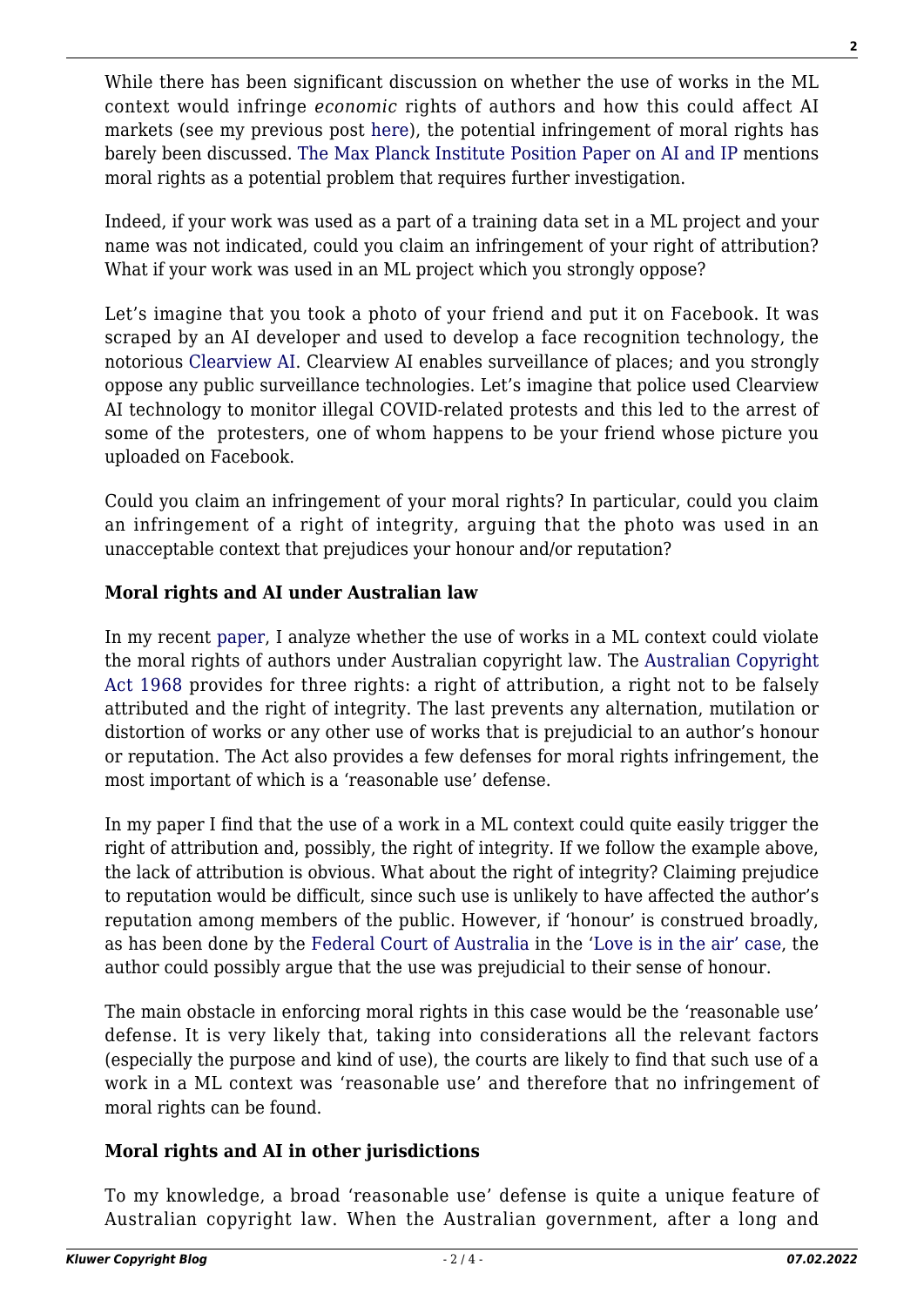exhausting debate lasting essentially the entire 20th century, eventually introduced moral rights in the Copyright Act 2000, they decided to add a broad 'reasonable use' defense. This was intended to avoid frivolous moral rights infringement claims which arguably were pursued in some European countries.

Many other countries do not have a similar broad and explicit defense to moral rights infringements. It is thus unclear what would be the outcome of this discussion in those countries. Could authors in continental countries with strong moral rights regimes, such as France or Germany, be successful in claiming moral rights infringements when their works are used in a ML process? The current TDM exception obviously does not cover moral rights. Should Member States, when transposing this exception, consider extending it to moral rights as well? Or should they leave moral rights intact and allow authors to claim their moral rights when they think that their honour or reputation in the ML context was prejudiced?

For further discussion on this topic see my recent work-in-progress on 'Artificial Intelligence and Moral Rights of Authors', available [here.](http://ssrn.com/abstract=4016001.) For any comments or suggestions feel free to approach me at [rita.matulionyte@mq.edu.au](mailto:rita.matulionyte@mq.edu.au)

### **Kluwer IP Law**

The **2021 Future Ready Lawyer survey** showed that 81% of the law firms expect to view technology as an important investment in their future ability to thrive. With Kluwer IP Law you can navigate the increasingly global practice of IP law with specialized, local and cross-border information and tools from every preferred location. Are you, as an IP professional, ready for the future?

[Learn how](https://www.wolterskluwer.com/en/solutions/kluweriplaw?utm_source=copyrightnblog&utm_medium=articleCTA&utm_campaign=article-banner) **[Kluwer IP Law](https://www.wolterskluwer.com/en/solutions/kluweriplaw?utm_source=copyrightnblog&utm_medium=articleCTA&utm_campaign=article-banner)** [can support you.](https://www.wolterskluwer.com/en/solutions/kluweriplaw?utm_source=copyrightnblog&utm_medium=articleCTA&utm_campaign=article-banner)

*To make sure you do not miss out on regular updates from the Kluwer Copyright Blog, please subscribe [here.](http://copyrightblog.kluweriplaw.com/newsletter)*